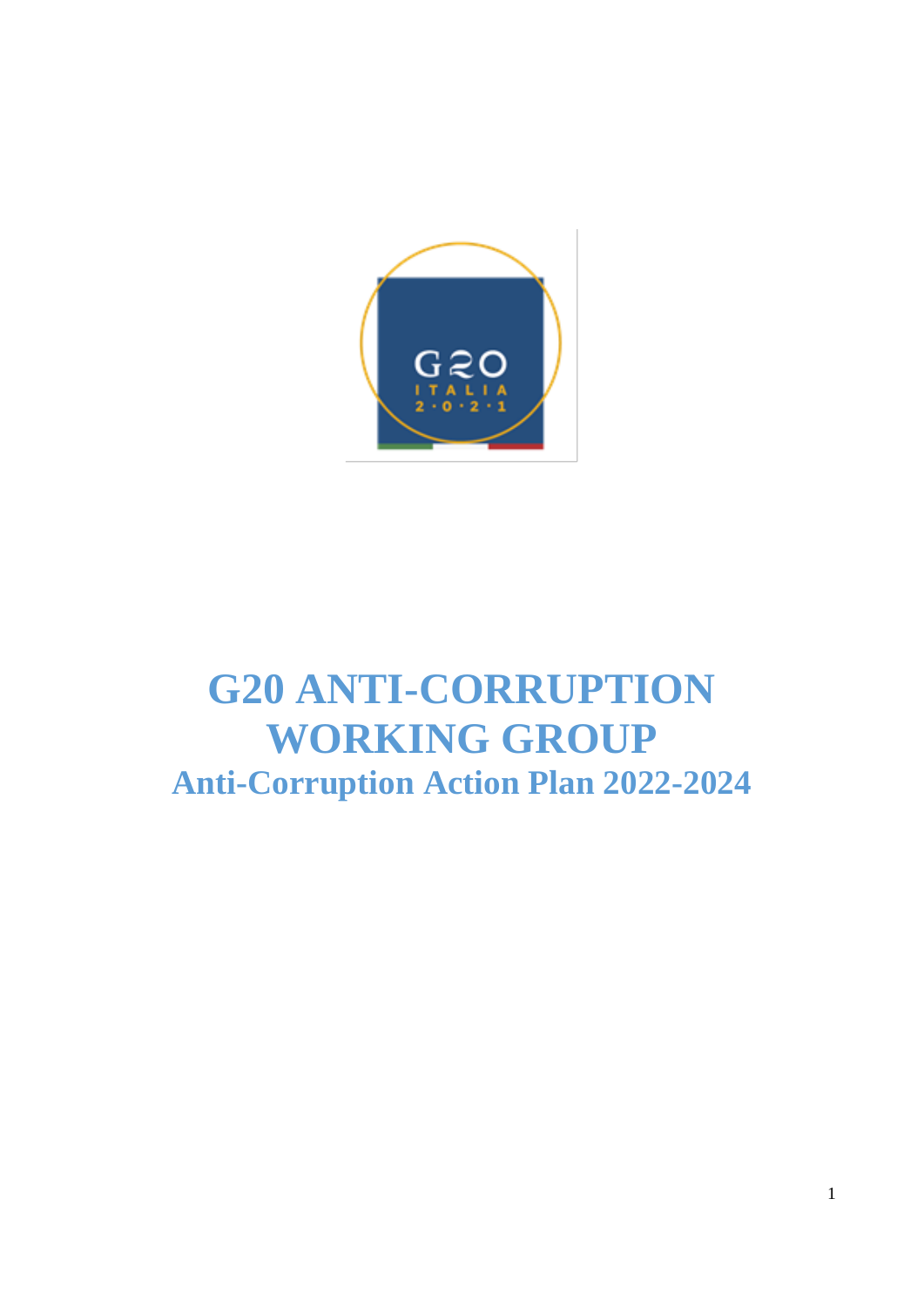Corruption hampers sustainable economic growth, impedes market competition, undermines the rule of law and erodes citizens' trust in institutions. Corruption is a severe impediment to building prosperity and security for our countries and communities and undermines the achievement of the 2030 Agenda for Sustainable Development. The forms and manifestations of corruption are constantly evolving, and new vulnerabilities, especially in a context of economic crisis, increase opportunities and incentives for corrupt behaviour.

The prevention of and the fight against corruption have to be conducted in a manner consistent with our obligations with regard to and respect for all human rights, justice, democracy and the rule of law at all levels.

The international community is experiencing a major health crisis with devastating effects on the global economy. With recovery comes the opportunity to lay the foundation for a sustainable, transparent and inclusive recovery.

It remains a top priority for G20 countries to use the lessons learned from this crisis and come out of it stronger, more transparent, more accountable and more resilient. Countering corruption should be at the heart of our global recovery efforts. Now more than ever, the fight against corruption requires increased, intensified international cooperation and renewed global commitment, in the spirit of zero tolerance of corruption through an enhanced exchange of information and sharing of lessons learned and good practices.

Turning the lessons learned during the pandemic into an opportunity to strengthen global anti-corruption efforts, G20 countries will lead by example and bolster domestic and collective action to assess and tackle corruption, including emerging forms of corruption. We should foster our collective preparedness for future crisis or emergencies, promoting the active participation of individuals and groups outside the public sector, such as civil society, non-governmental organizations, community-based organizations and the private sector.

The G20 Anti-Corruption Action Plan 2022-2024 focuses on areas where the G20 can continue to lead by example and bring added value to global action. The Action Plan is guided by the political declaration of the first-ever special session of the United Nations General Assembly (UNGASS) against corruption, which the G20 fully welcomed and supported, as well as the first-ever G20 Anti-Corruption Ministerial Communiqué. It is also informed by the "Think Pieces" developed by the Organisation for Economic Co-operation Development (OECD), United Nation Office on Drugs and Crime (UNODC), Financial Action Task Force (FATF) and the World Bank (WB) during the Saudi and Italian G20 Presidencies in 2020 and 2021, which aim at stimulating the thinking and discussion on the promotion of international cooperation, in particular regarding (i) Asset recovery; (ii) Law enforcement cooperation; (iii) Information-sharing; (iv) Technology, and (v) Denial of safe haven/entry.

In addition, enhanced efforts are needed to ensure the timely implementation of our previous commitments and legal obligations, in particular those enshrined in the multilateral instruments we are respectively party to. Thus, we will strive to ensure the implementation of existing G20 commitments and identify further areas where the G20 can best add value and give momentum to existing efforts, without duplicating work undertaken elsewhere.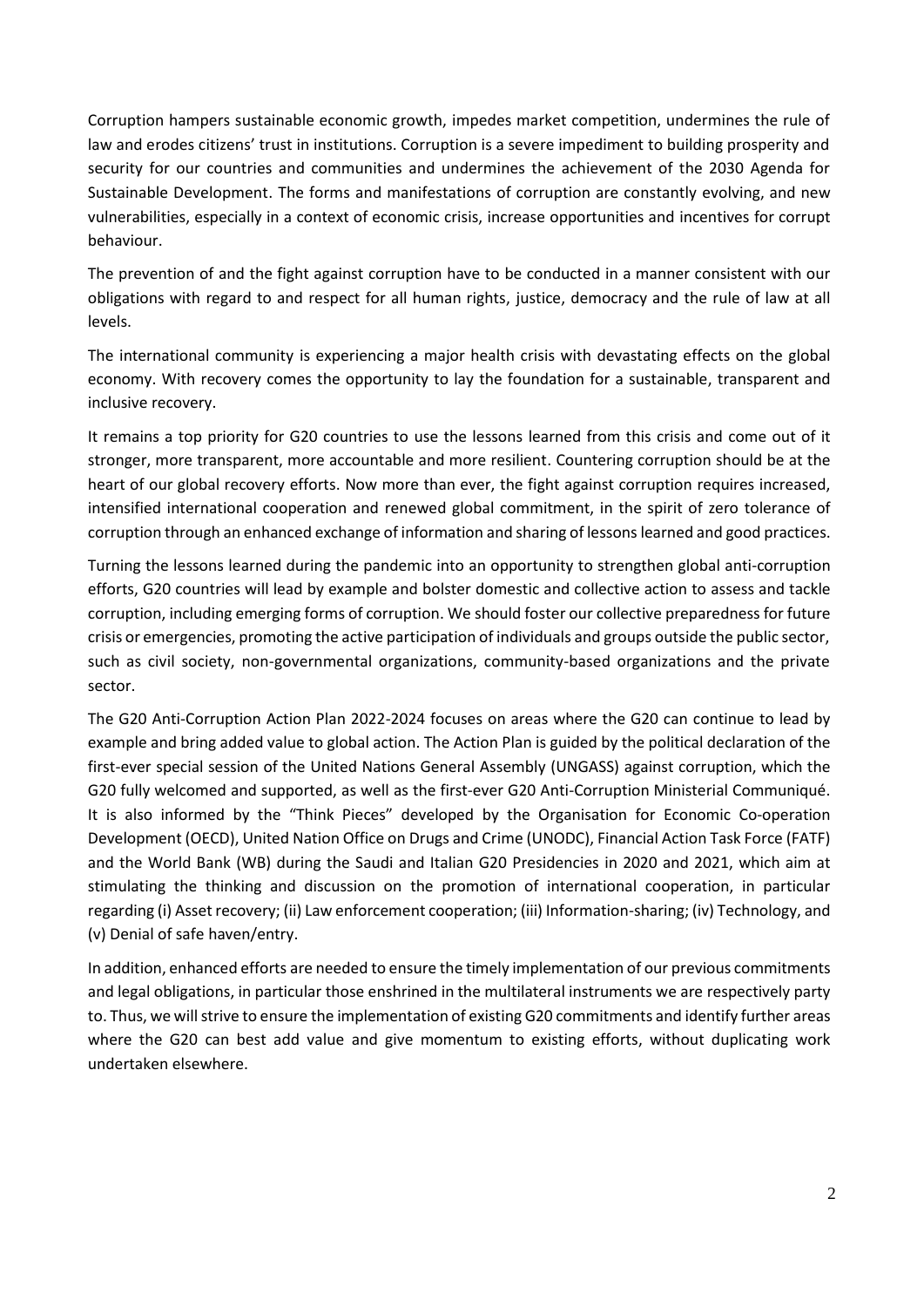# G20 Anti-Corruption Action Plan 2022-2024

In 2022-2024, the G20 has three overarching objectives for its anti-corruption agenda:

- Promote the implementation of existing G20 commitments and treaty obligations to increase the impact of the international anti-corruption agenda.
- Build on existing G20 anti-corruption commitments by developing further targeted actions on the topics where the G20 Anti-Corruption Working Group (ACWG) can best add value through extensive consultation and joint contribution, and increase the impact of our work in the wider international community, and
- Meet new corruption challenges identified by the international community and promote actions to prevent and counter corruption in related areas.

In implementing this Action Plan, the ACWG will continue to build on its cooperation and engagement with relevant international organizations and bodies, in particular UNODC, OECD, FATF, WB and the International Monetary Fund (IMF). The ACWG will also strengthen its cooperation with other organizations such as INTERPOL and the Egmont Group of Financial Intelligence Units.

Reaffirming that the G20 is a member driven process, the ACWG will further strengthen its engagement with other stakeholders such as academia, civil society, media, and the private sector, and will continue to promote their important role and active participation in the fight against corruption highlighting national efforts in this field. The ACWG will continue to welcome their contributions when developing the G20 deliverables and outcomes and support their efforts in informing and promoting the implementation of anticorruption efforts. In this regard, the ACWG will raise awareness of ACWG proceedings and make relevant information on the collective G20 anti-corruption progress publicly available.

The ACWG will also continue and, as necessary, enhance its interaction and cooperation with other relevant work streams within the G20 and its active engagement with the B20, C20, W20, and Academia, as well as with other stakeholders, including non-G20 countries and regional groups and/or organizations.

# Strengthening the implementation of past G20 anti-corruption commitments and the existing international anti-corruption architecture

### Strengthening the implementation of existing anti-corruption G20 commitments

In the more than ten years since the ACWG first met, the Group has collectively developed commitments and products on countering corruption through prevention, criminalization and law enforcement, international cooperation and asset recovery. The G20 is committed to holding itself accountable and to members supporting each other in effectively meeting our joint commitments, including by self-assessing the progress made and, where further efforts are needed, through the annual Accountability Reports. Thus, our number one priority over the coming years will be to take concrete action and to strengthen our record of implementation.

We will pursue this by: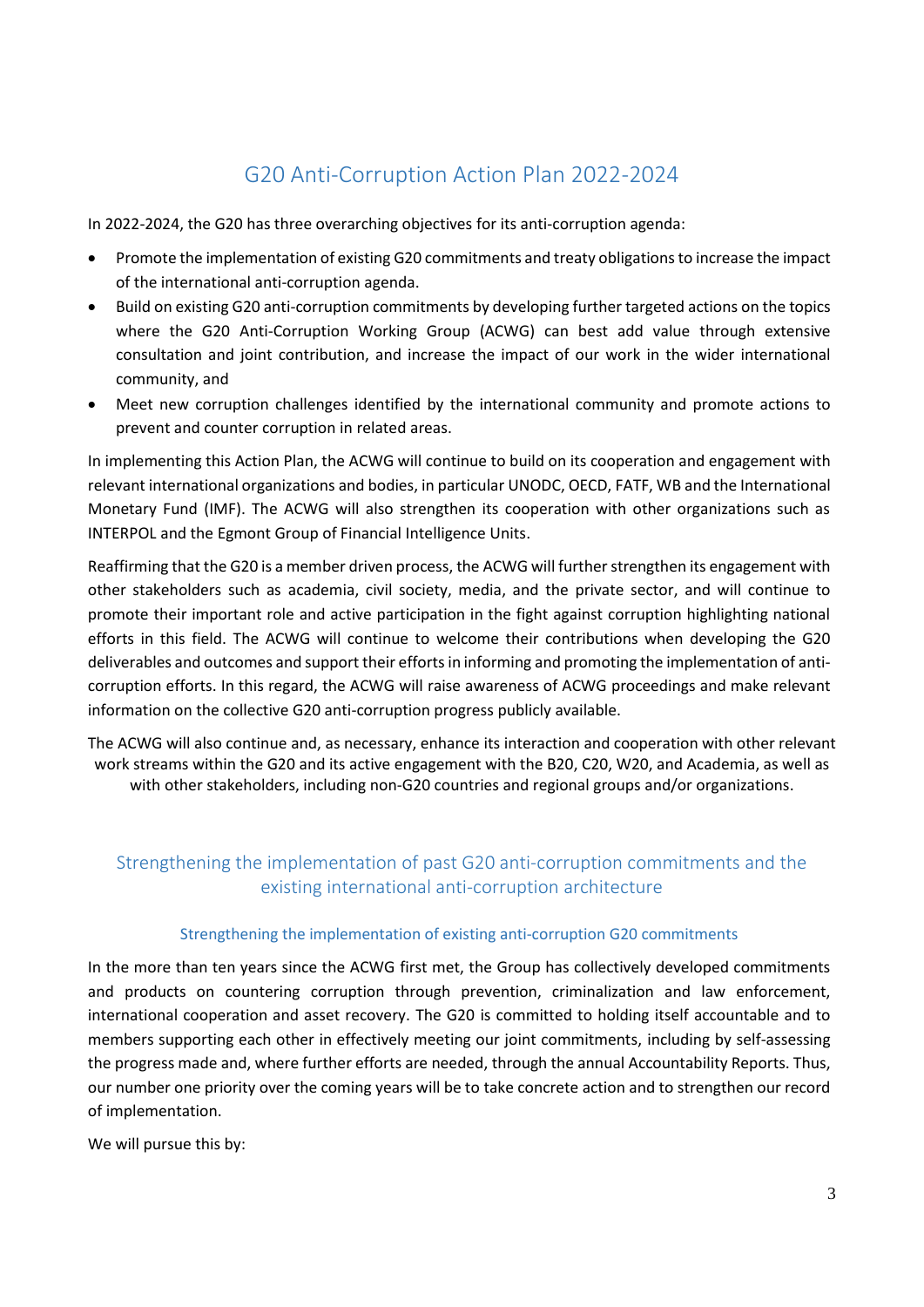- Compiling and reviewing all G20 anti-corruption commitments on corruption, including those enshrined in High-Level Principles, to take stock of what has been achieved and where further action is needed.
- Making better use of the reformed, thematic approach to the annual Accountability Report, developed under the Saudi G20 Presidency, as a tool for self-assessing the record of implementation made by G20 countries against specific sets of High-Level Principles and other G20 anti-corruption commitments also to encourage mutual learning of respective good practices and identify ways to improve their implementation, in accordance with our domestic laws and taking into account our countries' context.
- Encouraging the dialogue with engagement groups to support the Accountability Report and with other relevant external stakeholders, including the academia.
- Continuing the discussion on improving the working methods of the ACWG, with a view to assessing and increasing the impact of our work and ensuring added value. This at the discretion of the G20 Presidencies exploring the possibility of reconvening the Anti-Corruption Ministerial Meeting to support the delivery of commitments made under previous Leaders' Declarations and set the direction of the ACWG's future work.

The ACWG will also strengthen its representation and profile in other international fora, including through presentations/special events on relevant topics at upcoming sessions of the Conference of the States Parties to the United Nations Convention against Corruption, continue regular engagement, as appropriate, with the OECD Working Group on Bribery and in the different field of law enforcement cooperation, with the UNODC Global Operational Network of Anti-Corruption Law Enforcement Authorities (GlobE Network) as well as INTERPOL, and widely share and communicate the G20 anti-corruption resources.

To effectively implement the existing international anti-corruption architecture, G20 countries will work to facilitate the achievement of the following **commitments**:

- Effectively implement the United Nations Convention against Corruption (UNCAC) as the most comprehensive legally binding universal instrument to prevent and combat corruption.
- Enhance the transparency and inclusivity of the UNCAC Implementation Review Mechanism by continuing to make use, on a voluntary basis, of the options in its terms of reference, including: hosting country visits, involving the private sector, academia and civil society, including by inviting them to country visits; publishing the full country review and self-assessment checklists.
- Use UNCAC as a channel for global anti-corruption cooperation, including by employing the Convention as a legal basis for mutual legal assistance (MLA) and extradition in corruption cases and the other offences covered by the Convention and consistent with its provisions and other applicable international obligations.
- Building on the "Riyadh Initiative towards the Creation of a Global Operational Network of Anti-Corruption Law Enforcement Authorities", encourage engagement in the GlobE Network to build and enhance direct contact between anti-corruption law enforcement authorities.
- Ensure that each G20 country has a national law in force to criminalize bribery, including bribery of foreign public officials and bolster efforts to effectively prevent, detect, investigate, prosecute and sanction domestic and foreign bribery. Further welcome the deepening of our engagement with the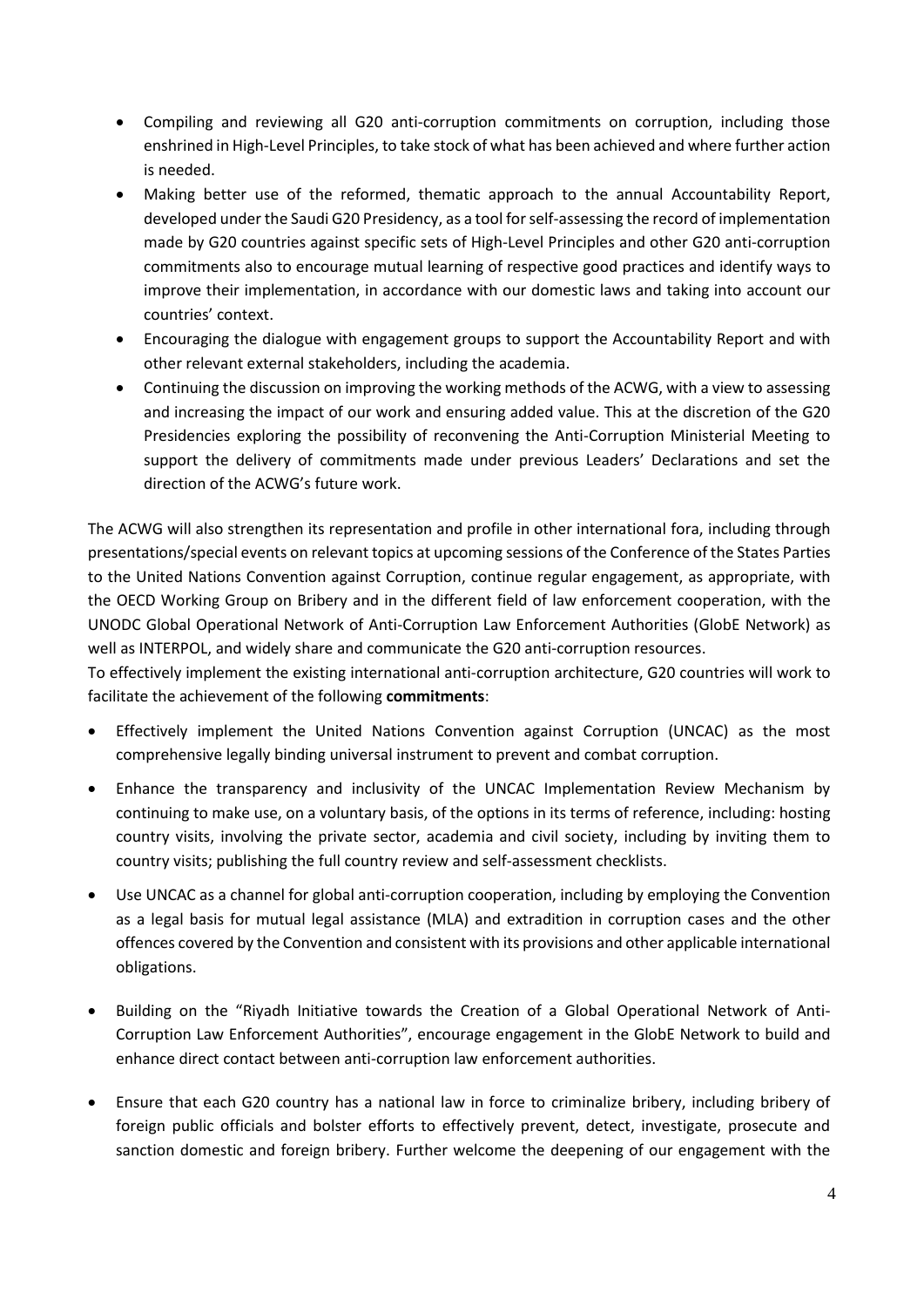OECD Working Group on Bribery. Demonstrate concrete efforts during this Action Plan and share information on our actions towards criminalizing foreign bribery and enforcing foreign bribery legislation in line with article 16 of UNCAC, and with a view to possible adherence by all G20 countries to the OECD Anti-Bribery Convention.

 Provide technical assistance and capacity-building efforts to prevent and counter transnational and domestic corruption with a view to promoting stability and reducing poverty, including considering requests from countries for support, where necessary and appropriate, in implementing relevant international instruments such as UNCAC and the FATF Standards, particularly in addressing recommendations from reviews; and partner with relevant international organizations to support the work of countries in countering corruption.

#### Building on existing G20 anti-corruption commitments

The ACWG will build on past ACWG outputs by developing further targeted actions where the G20 can best add value. In this regard, the ACWG will build on the deliverables developed to date and, as needed, expand or update them as issues develop our and countries' perspectives adapt. The key substantive topicsthat G20 Leaders have asked the ACWG to address will be grouped into three substantive areas: (1) Public sector transparency, integrity and accountability; (2) Private sector transparency, integrity and accountability, antimoney-laundering and beneficial ownership transparency; and (3) International cooperation, denial of safe haven and asset recovery. The Group, under the guidance of the current and future chairs, will seek to achieve an appropriate balance between facilitating the implementation of existing commitments and working on new deliverables and future priorities. The ACWG will take concrete action on the following substantive areas and topics:

### Substantive priority 1: Public sector transparency, integrity and accountability

The prevention of corruption through public sector transparency, integrity and accountability is vital for our economic prosperity, including our efforts to recover from the COVID-19 pandemic. Building on existing G20 commitments, and in partnership with the private sector, civil society, academia and other relevant stakeholders, the G20 will continue promoting efforts to strengthen transparency, open data and good governance, including in public procurement and the management of public finances. We will promote integrity and responsibility among public officials including, for example, strong integrity principles and codes of conduct and measures to prevent and manage or address conflicts of interest to avoid inappropriate influence on the fair and just operation of public administration. We will foster the establishment or reinforcement of protection frameworks for witnesses and whistle-blowers. We will promote a whole-of-society approach to increase the effectiveness and improve the coordination of anticorruption initiatives and measures taken by different national institutions. To this end, we will promote the involvement of the public in transparent decision-making processes, where appropriate and in accordance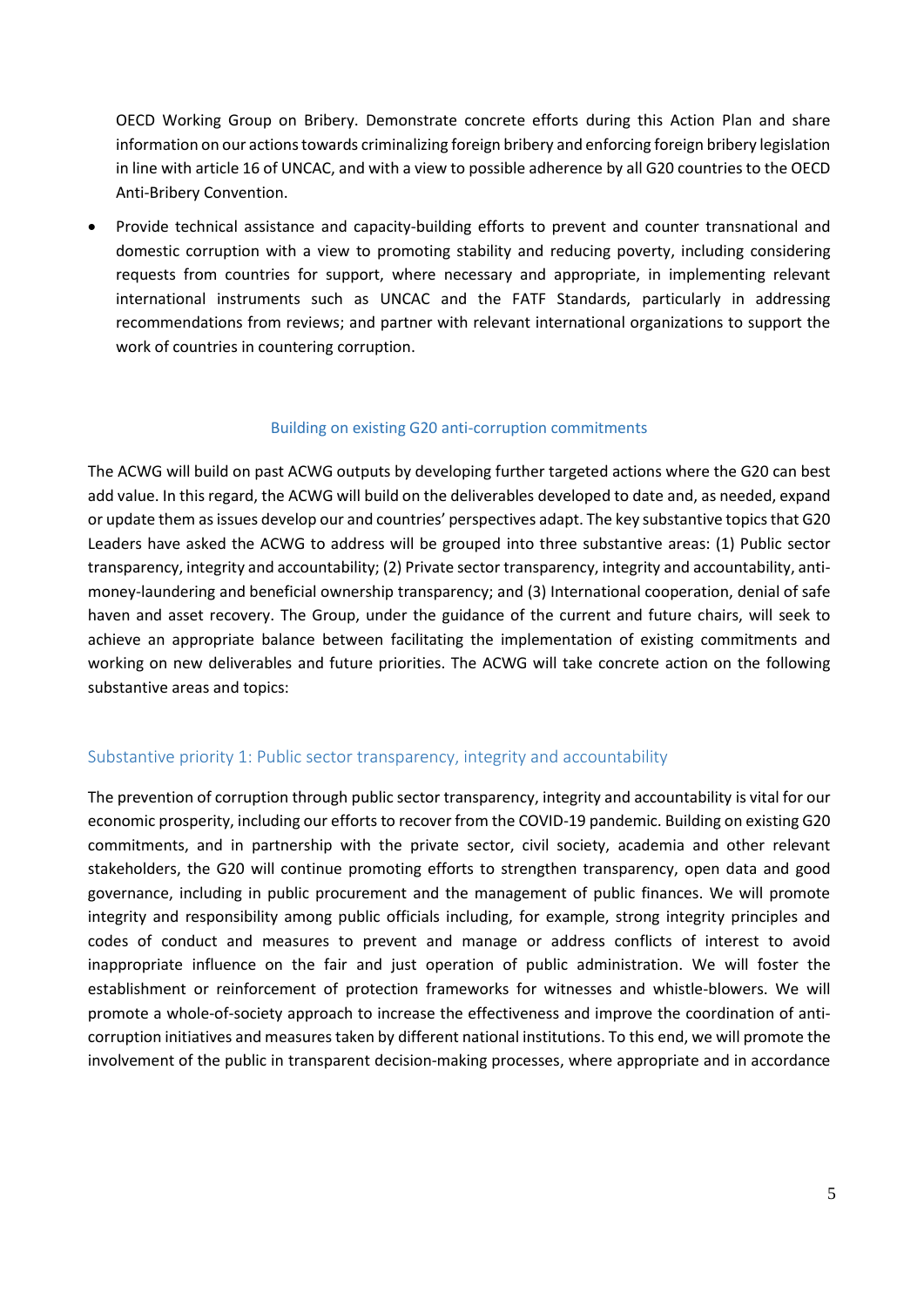with domestic laws, including through, accessible up-to-date information and the use of information and communication technology (ICT) as a means for public consultation. 1

In particular, the ACWG will:

- Exchange good practices to explore the possibilities offered by emerging technologies for enhancing the quality and accessibility of open government data, in line with the G20 Anti-Corruption Open Data Principles and domestic laws.
- Foster greater inclusivity, openness and fair competition in public procurement, including by promoting accountable and transparent practices among suppliers and reliance on skilled procurers and buyers, and promoting data analysis, risk-based approaches, appropriate due diligence and supporting robust and efficient multilevel review processes. In addition, welcome and encourage the efforts of international financial institution on procurement transparency and beneficial ownership. Promote the role of audit institutions and, where allowed under domestic frameworks, the importance of collaboration with anti-corruption bodies, to increase transparency, accountability, regulatory adherence, and efficiency in the management of public finances.
- Promote the development of integrity principles in public bodies, taking into consideration their institutional characteristics, risks and responsibilities, with a view to them to creating a framework for preventing, detecting and deterring acts of corruption.
- Explore ways to raise awareness of corruption among youth and cultivate a culture of integrity, including, as appropriate and to the extent possible, anti-corruption education and research, training and awareness-raising activities.

# Substantive priority 2: Private sector transparency, integrity and accountability, anti-moneylaundering and beneficial ownership transparency

The ACWG will continue to promote working closely with the private sector in supporting a culture of integrity, including through strong partnerships between the private sector and public authorities involved in the fight against corruption and the prevention of money-laundering. The ACWG will work with the B20 to identify windows of opportunity and good practices to strengthen private sector partnerships and partnerships between governments and the private sector to counter corruption and better prevent the transfer of proceeds of crime. We will continue to encourage and support efforts by the private sector to strengthen effective internal controls and anti-corruption ethics and compliance programmes, including for small and medium sized enterprises (SMEs) and the non-financial professional services sector.

In line with previous commitments and international standards, including the FATF Recommendations on Transparency and Beneficial Ownership of Legal Persons and Legal Arrangements, the G20 High-Level Principles on Beneficial Ownership Transparency we will continue to promote good practices regarding

<sup>&</sup>lt;sup>1</sup> In particular, over the course of the coming years, we will assess our collective progress in meeting the following key commitments, as well as the need to update these commitments and any follow-up work done to implement them: High-Level Principles on Asset Disclosure by Public Officials; Guiding Principles to Combat Solicitation; Anti-Corruption Open Data Principles; Principles for Promoting Integrity in Public Procurement; High Level Principles on Organizing Against Corruption; High-Level Principles for Preventing Corruption and Ensuring Integrity in State-Owned Enterprises; High-Level Principles for Preventing and Managing 'Conflict of Interest' in the Public Sector; High-Level Principles for the Effective Protection of Whistleblowers; High-Level Principles for Promoting Public Sector Integrity Through the Use of Information and Communications Technologies (ICT); and High-Level Principles for the Development and Implementation of National Anti-Corruption Strategies.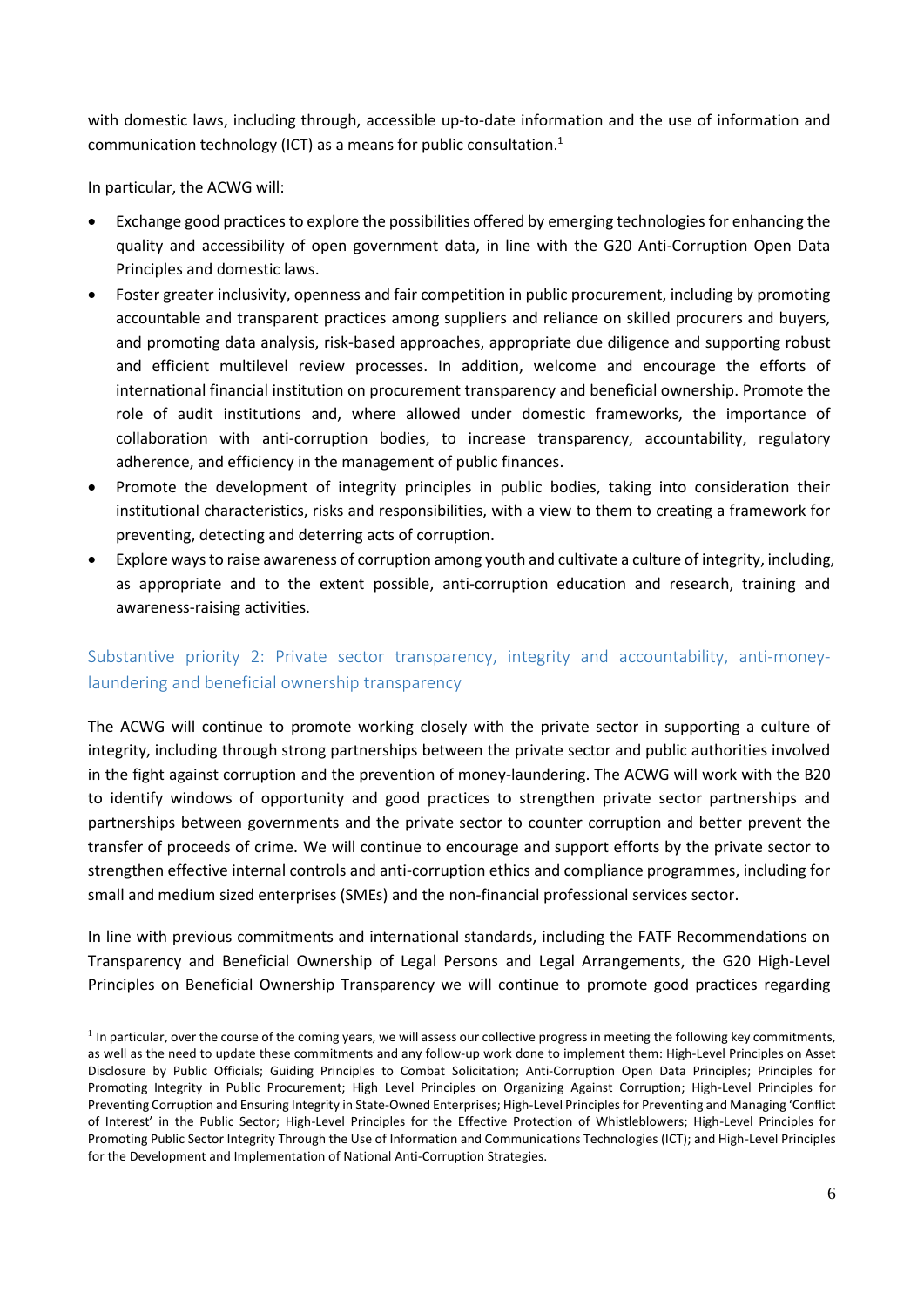beneficial ownership transparency. We will support the consistent application and implementation of beneficial ownership transparency to ensure that competent authorities have efficient access to, and can effectively use adequate, accurate and up-to-date information, with a view to preventing the misuse of legal persons and arrangements to inter alia facilitate corruption or launder proceeds of crime.<sup>2</sup>

In particular, the ACWG will:

- Explore measures to strengthen transparency in the real estate sector with a view to preventing the laundering of proceeds of crime through real estate, in particular as regards transnational flows in the real estate sector.
- Promote good practices in business integrity and anti-corruption ethics and compliance programmes, covering issues such as maintenance of books and records, financial statement disclosures, accounting and auditing, and taking appropriate remedial steps to address wrongdoing.
- Address the misuse of legal persons and arrangements such as shell companies for corruption, by sharing ways to strengthen domestic regulatory and supervisory regimes and by promoting relevant multilateral collaborative efforts.
- Stay abreast of ongoing work regarding risk-based approaches to virtual assets and virtual assets service providers and explore measures to monitor the use of virtual assets to launder proceeds of crime related to corruption.
- Promote regulatory and supervisory regimes for banks and non-bank financial institutions and the role of banks and non-bank financial institutions in addressing corruption, including through cooperation with government agencies on corruption matters, in accordance with domestic law and with due regard to applicable data privacy, confidentiality and other rules.
- Conduct a stocktake of existing regulatory and supervisory standards for gatekeeping industries or professional enablers. Based on the findings of this stocktake and with due regard for professional secrecy and legal professional privilege, and informed by ongoing work on this subject conducted by international organizations, share good practices for addressing the misuse of the international financial system to engage in corruption facilitated by professional gatekeepers/enablers.
- Support the FATF's ongoing project to revise the current recommendation on beneficial ownership transparency by sharing good practices on beneficial ownership transparency and technical assistance programmes, including at a side event with experts to consider the findings of the 2021 Accountability Report.

# Substantive priority 3: International cooperation, denial of safe haven and asset recovery

International cooperation is essential to prevent and counter cross-border corruption and to recover stolen assets. We will strive to deepen mutual understanding and trust among G20 countries and will actively promote enhanced global cooperation to deny entry or safe haven to persons who knowingly benefit from the proceeds of crime and to recover these proceeds and in a manner consistent with domestic laws and

 $2$  On the basis of the 2021 Accountability Report, we will assess if any progress has been made and if action needs to be taken on the basis of gaps identified in the implementation of the Guiding Principles on Enforcement of Foreign Bribery Offence, the High-Level Principles on Private Sector Transparency and Integrity, the High-Level Principles on Beneficial Ownership Transparency and the High Level Principles on the Liability of Legal Persons for Corruption. We will further assess progress in meeting our commitments made in the High-Level Principles for Promoting Integrity in Privatization and Public-Private Partnerships.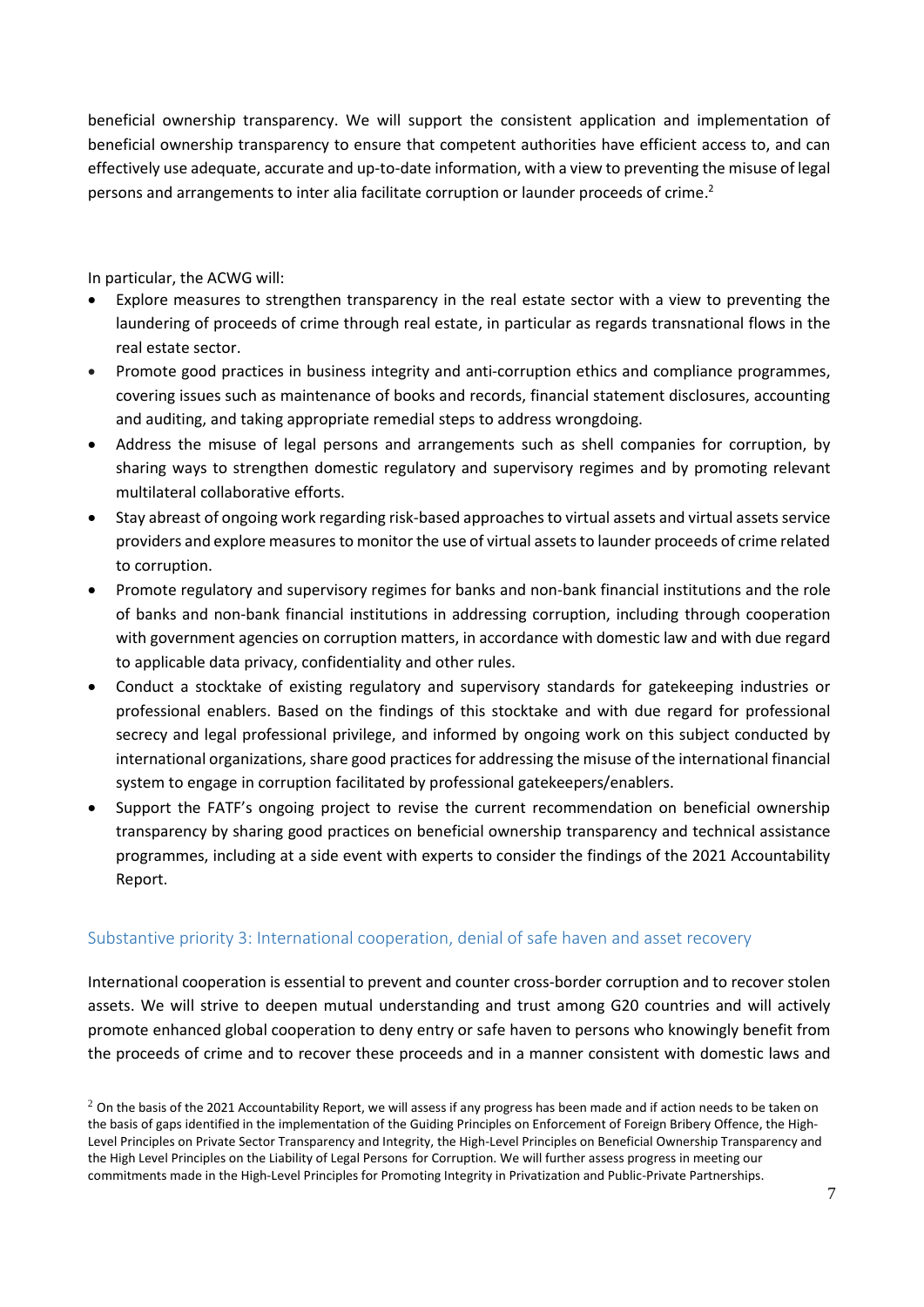the United Nations Convention against Corruption. We will encourage active assistance, where possible, in identifying, seizing, and confiscating stolen assets and returning them to the prior legitimate owners and locating corrupt actors. We will lead by example and explore ways to strengthen joint or related anticorruption investigations and efforts to deny safe havens by G20 countries.

We agree on the relevance of the UNCAC as an important channel for international cooperation, including by urging G20 countries to consider concluding bilateral and multilateral agreements or arrangements including on extradition, mutual legal assistance and the return and final disposal of confiscated proceeds of offences established in accordance with the Convention, in accordance with their domestic legal systems. As appropriate, we will explore the role that civil society organizations and other stakeholders outside the public sector can play in strengthening international cooperation.

The G20 remains committed to strengthening asset recovery efforts by taking further domestic action, engaging in international cooperation, and sharing experiences in this area. We will promote enhanced cooperation and information exchange among competent authorities to trace, freeze and confiscate proceeds of crime. We will continue to promote the use of various methods for asset recovery, such as procedurally fair non-conviction-based confiscation or civil and administrative methods, where consistent with fundamental principles of domestic laws and international obligations as set out in UNCAC or Recommendations such as those coming from the FATF. We will continue to promote information exchange among tax authorities as well as financial intelligence units (FIUs) to support the activities of law enforcement and other relevant anti-corruption authorities. We recognize that the return and disposal of confiscated property is based on cooperation between requesting and requested states and we strive to ensure that it is done in a transparent and accountable manner by making use of the options provided by UNCAC while fully respecting the principles of sovereign equality and the territorial integrity of states and of non-intervention in the domestic affairs of other states.<sup>3</sup>

In particular, the ACWG will:

- Convene technical experts and relevant multilateral fora and networks to exchange good practices on legislation, cross-border information-sharing and operational procedures to better enable countries to engage in both informal and formal international cooperation and to explore ways to increase digitalization and interoperability in these processes. Encourage members to participate in and make full use of existing law enforcement networks, as appropriate, such as those originating from the G20 ACWG, including G20 Denial of Entry Experts Network (DoEEN) and the GlobE Network taking into consideration that useful networks in this regard include INTERPOL, CARIN, regional ARINs, the Egmont Group, the FATF, the OECD Global Law Enforcement Network (GLEN) against transnational bribery and the OECD Working Group on Bribery Law Enforcement Officials (LEOs).
- Promote efforts to strengthen oversight of investor citizenship and residence programmes and encourage members to implement anti-corruption safeguards in investment immigration policies to prevent them from being abused by corrupt actors seeking safe haven for themselves and/or the proceeds of their crime, in accordance with domestic laws.
- Strengthen the availability of practical asset recovery information of G20 countries by: (i) asking G20 countries to update their Country Step by Step Guides on Asset Recovery for formal cooperation; and

 $3$  On the basis of the 2020 Accountability Report, we will assess if action needs to be taken on the basis of gaps identified in the implementation of the Nine Key Principles on Asset Recovery, the Common Principles for Action: Denial of Safe Haven, the High-Level Principles on Mutual Legal Assistance, and the High-Level Principles on Cooperation on Persons Sought for Corruption and Asset Recovery.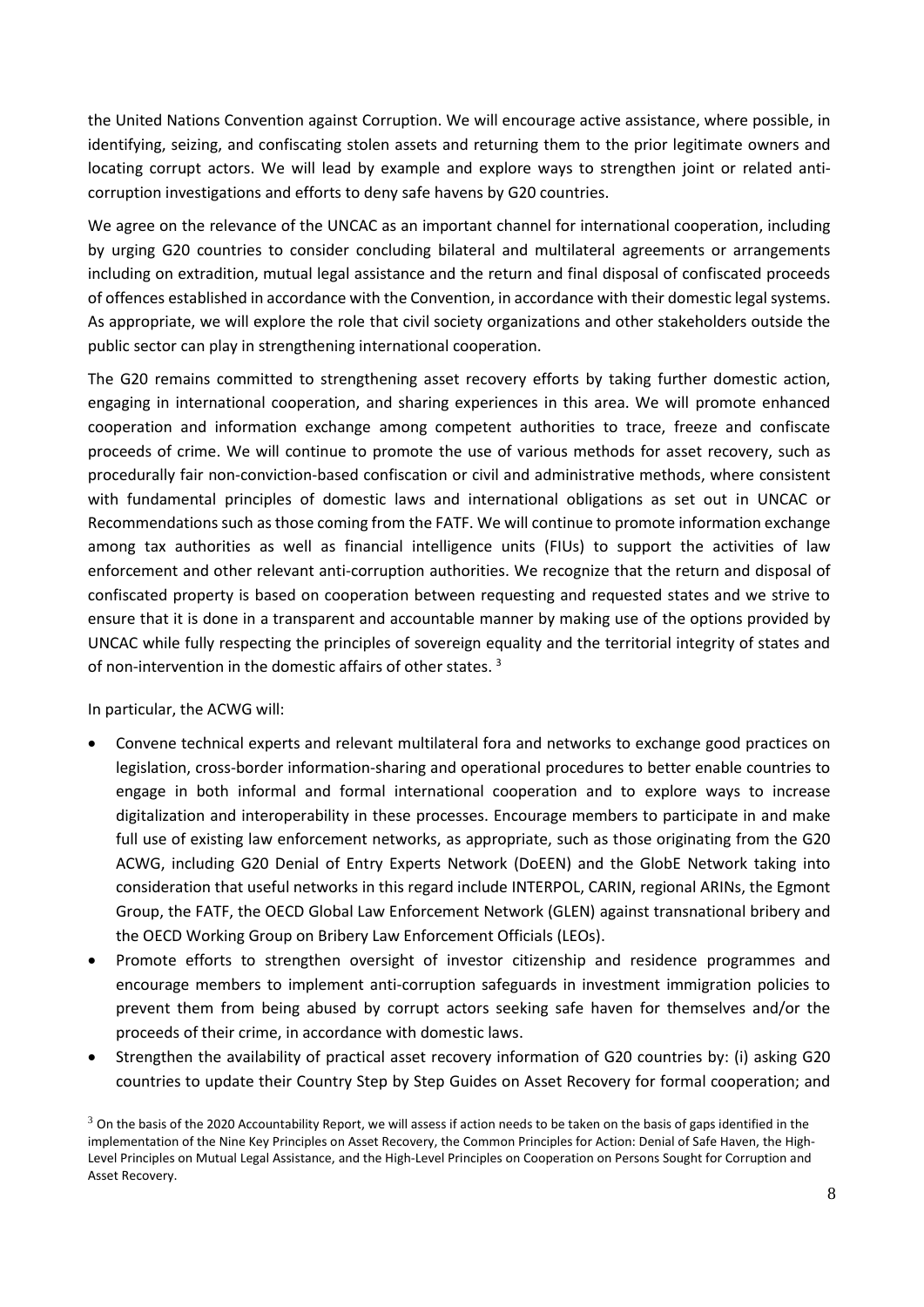(ii) promoting information on processes and procedures for informal cooperation, for example through engaging and effectively using the GlobE Network.

- Explore examples of the role that civil society, the private sector and the media has played in international anti-corruption cooperation, including asset recovery, where envisaged by bilateral agreements.
- Share good practices on the effective tracing, seizure, confiscation, return and disposition of confiscated proceeds of crime, including on measures that promote transparency and accountability in the return process.
- Explore the modalities used by corrupt actors to seek and achieve safe haven for the proceeds of crime in major asset recovery cases, and exchange good practices to deny safe haven.
- Explore options for how the ACWG can share experiences and promote a variety of measures, such as procedurally fair non-trial resolution to corruption cases and non-conviction-based or civil asset recovery.

# Cross-cutting issues where the G20 ACWG can best add value

The G20 ACWG continues to commit to promoting actions to prevent and counter corruption in areas that are cross-cutting priorities for the wider international community.

From 2022 to 2024, the ACWG will continue its work to facilitate the implementation of existing commitments with regard to addressing corruption in vulnerable sectors, including its work on corruption in sport, customs and illegal wildlife trade.

In addition, the ACWG has identified the following areas as cross-cutting priorities where the G20 could add value:

# **Corruption measurement**

Raising awareness on the importance of promoting a collective and fruitful discussion on improving corruption measurement, the ACWG members will reflect on ways to improve the quality and reliability of existing corruption measurement frameworks, with a focus on evidence-based and reliable indicators in both the public and private sector, while supporting the development of new, comprehensive and objective methods to measure corruption that complement existing perception-based indexes, without duplicating existing work.

# **Gender and corruption**

The ACWG will continue to improve our understanding of the linkages between gender and corruption to identify ways to prevent and address it, including the ways in which corruption can affect women and men differently, and we will continue to promote gender equality and the empowerment of women including by mainstreaming it in relevant legislation, policy development, research, projects and programmes, as appropriate and in accordance with the fundamental principles of domestic law.